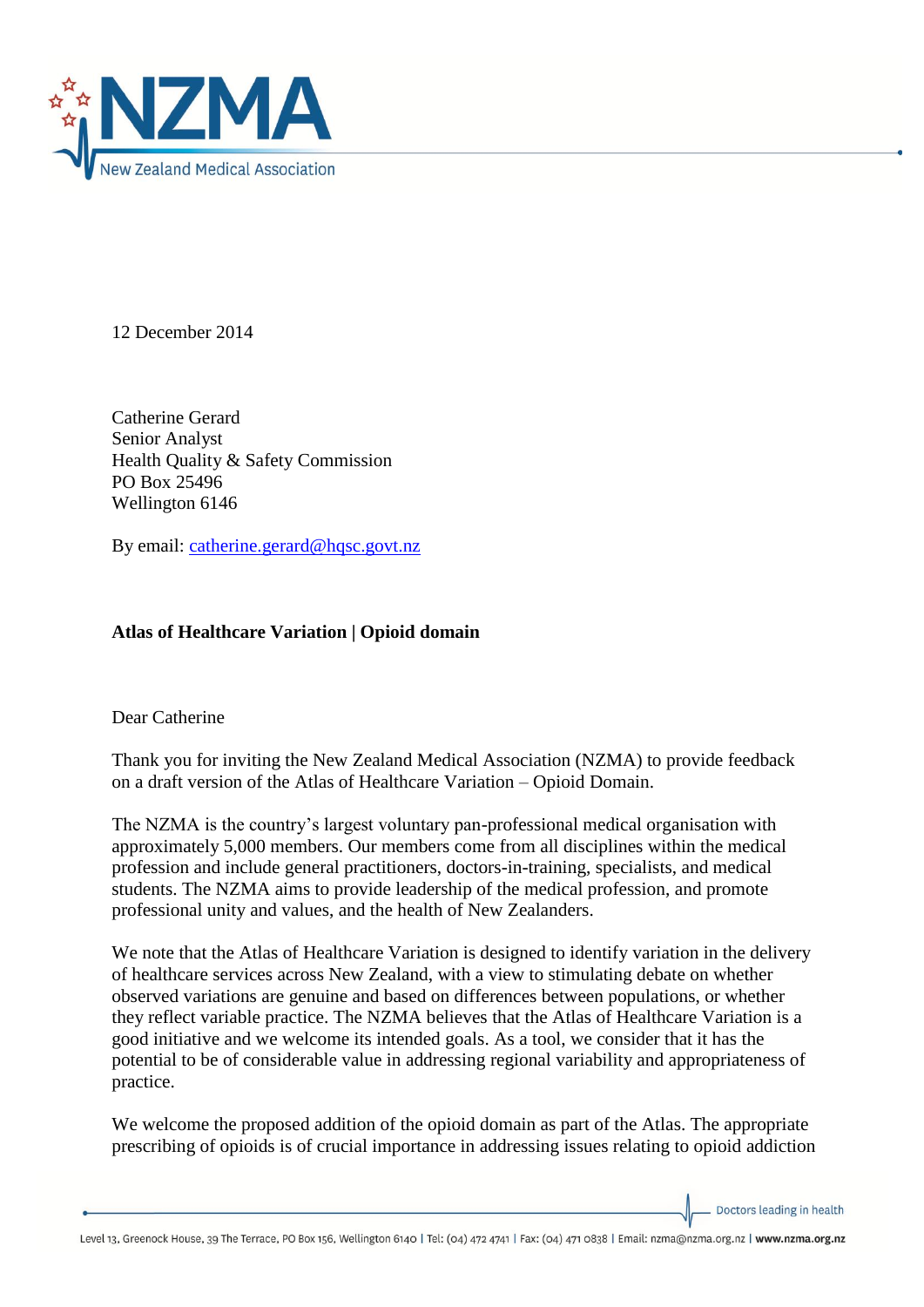and illegal diversion, as well as ensuring that patients in need of opioids, particularly those in palliative care, are receiving them. We understand that the HQSC is specifically seeking feedback on the following aspects of the opioid domain of the Atlas: i) whether any of the information is inaccurate (and if so why?), and ii) what is contributing to the observed variation?

While we believe that the apparent trends/variation in the opioid domain will stimulate discussion and boost awareness of the issues around opioid prescribing (in itself a positive outcome), we feel that certain distortions in the data (due to methodological issues and the reporting used) make it challenging to easily gain an overview of opioid dispensing, identify inaccuracies and speculate on what might be contributing to observed variation. Some of these methodological and reporting issues may also apply to existing and future domains in the Atlas. Given the importance of the information contained in the Atlas and its potential to help drive improved healthcare, the NZMA is providing a technical addendum to our submission that has been developed by a member with epidemiological expertise. This addendum contains specific suggestions to address issues relating to the data, its reporting and presentation (see Appendix). We are also attaching a spreadsheet that helps illustrate the points covered in the technical addendum.

Among the main suggestions in the technical addendum include age-standardising prevalence rates and presenting these routinely rather than crude prevalence rates. Our technical expert also suggests controlling for differential changes in opioid use across DHBs over time. Other suggestions include making the BPAC background material more prominent, adding maps of calculated summary measures such as age-standardised rates, and defining the time periods covered as well as the denominator values used in the tables. It was also felt that it would be useful for the Atlas to enable the viewing of opioid dispensing rates *within* DHBs by other variables (eg, ethnicity). The use of population cartograms may also be a useful way to convey information for DHBs with large populations but small geographical areas (eg, Auckland). Further details of the above suggestions are included in the Appendix.

It is difficult for us to ascertain whether any of the information in the draft opioid domain is inaccurate. While the greater than three-fold variation across DHBs for strong opioid use appears remarkable, it is not possible to definitively identify what is contributing to the observed variation (or even to be certain of the relevance). For example, we note that the opioid domain data are split into weak versus strong opioid, with no apparent publication of data for the total dispensing of 'any opioid' by DHBs. Given this split, it is possible that the variation reported could merely represent variation in preferred opioid by different DHBs/practices/practitioners – ie, some may favour tramadol (classed as a weak opioid) while others may favour morphine (classed as a strong opioid) for the same patient. As such, the reported variations by strong or weak opioid are difficult to interpret.

The usual driver for variance in a treatment choice sits with the doctor initiating that treatment. Patient factors that could be contributing to this variation include age, ethnicity, gender, indication/condition and other factors (eg, socioeconomic status). Prescriber factors that could be contributing to this variation include their type and experience (eg, years since graduation), their work setting (eg, hospital versus general practice), and their preferred choice of opioid. Further data and evaluation are needed in order to test the respective contribution of these factors to the observed variation in opioid dispensing. Furthermore, it is possible that regions with lower rates of opioid dispensing are deficient in good palliative care services, meaning that patients who need opiates for palliation are not getting them. Equally,